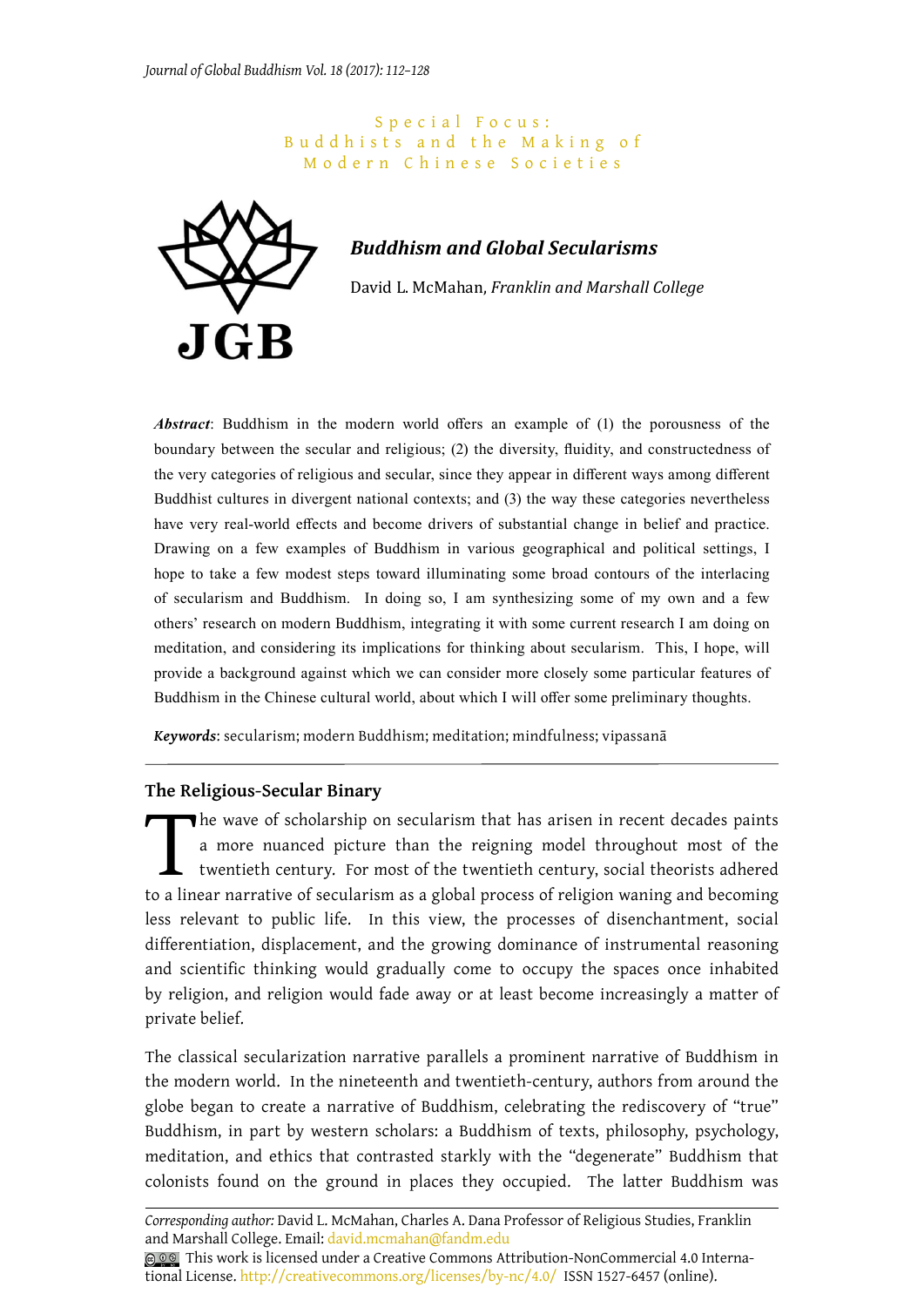a matter of "cultural baggage" that had accumulated around the core of the Dharma and was inessential—even corrupting—to its original liberative message (Almond, 1998; Lopez, 2002; McMahan, 2008). Most scholars today are quite skeptical of this narrative and recognize the picture of a pure rational core of Buddhism enveloped by various cultural impurities to be inadequate to account for the complexities of Buddhism in all its varieties today and throughout history. Yet the picture persists in many different contexts of the rescue of Buddhism from moribund tradition and its (re)emergence into its true ancient form, which turns out to be the most compatible with the modern.

Both of these narratives—that of linear secularization of the world and of the linear modernization (and recovery) of Buddhism—are now, I believe, untenable. Yet there is still sense to be made of secularism, as well as Buddhist modernism, and their mutual intersections. After the Iranian revolution and the rise of resurgent Islam, the flourishing of evangelical Christianity and Pentecostalism in the global south, the "return" of religion in China and the former Soviet Union, we need not rehearse all of the reasons why most social thinkers today have become skeptical of the "classical" secularization thesis (Berger, 1999). What has emerged is a more nuanced picture of the complex interlacing of secular forces with religious ones, along with an increased appreciation of the interdependence and co-constitution of these categories. Rather than seeing secularization as the inevitable and global fading and privatization of religion in the face of inexorable processes of modernization, we see heterogeneous, geographically differentiated processes in which different societies adopt certain themes that might fall into the category of "secular" and combine or juxtapose them in unique ways with particular understandings of the "religious". Although perhaps shaped by its origins in the European Enlightenment, secularization is not a uniform process of the withering of religion from public life, as many twentieth century thinkers imagined. The fact that this process happened to a great extent in Western Europe makes that area the exception rather than the rule. Nor is the division between secular and religious a stable, incontestable, and impermeable membrane. Rather, it is something constantly renegotiated in various national and legal contexts.

The contemporary compulsion to put secularism and religion in scare-quotes betrays a meta-reflective stance that recognizes the extent to which the very categories of religious and secular are modern and co-constitutive, and do not simply refer to natural, unambiguous species of phenomena. The religious-secular binary is (or is part of) a discourse—a particular way of constituting knowledge, subjectivity, meaning, power, and practice—that increasingly pervades modern societies. This discourse determines what counts as secular, what counts as religious, and what is marginalized as superstition or cult, as well as what counts as a legitimate exercise of religion and what does not.<sup>1</sup> To point out the discursive or constructed character of these categories, however, does not imply that they are of merely academic or taxonomic concern, or that they are categories without a referent. Indeed, how these categories are deployed can

<sup>1</sup> For a sampling of recent work reflecting these new articulations of secularism, see Asad, 2003; Bender and Taves, 2012; Butler, Habermas, Taylor, and West, 2001; Bubandt and von Beek, 2012; Taylor 2007; and Warner, VanAntwerpen, and Calhoun, 2010.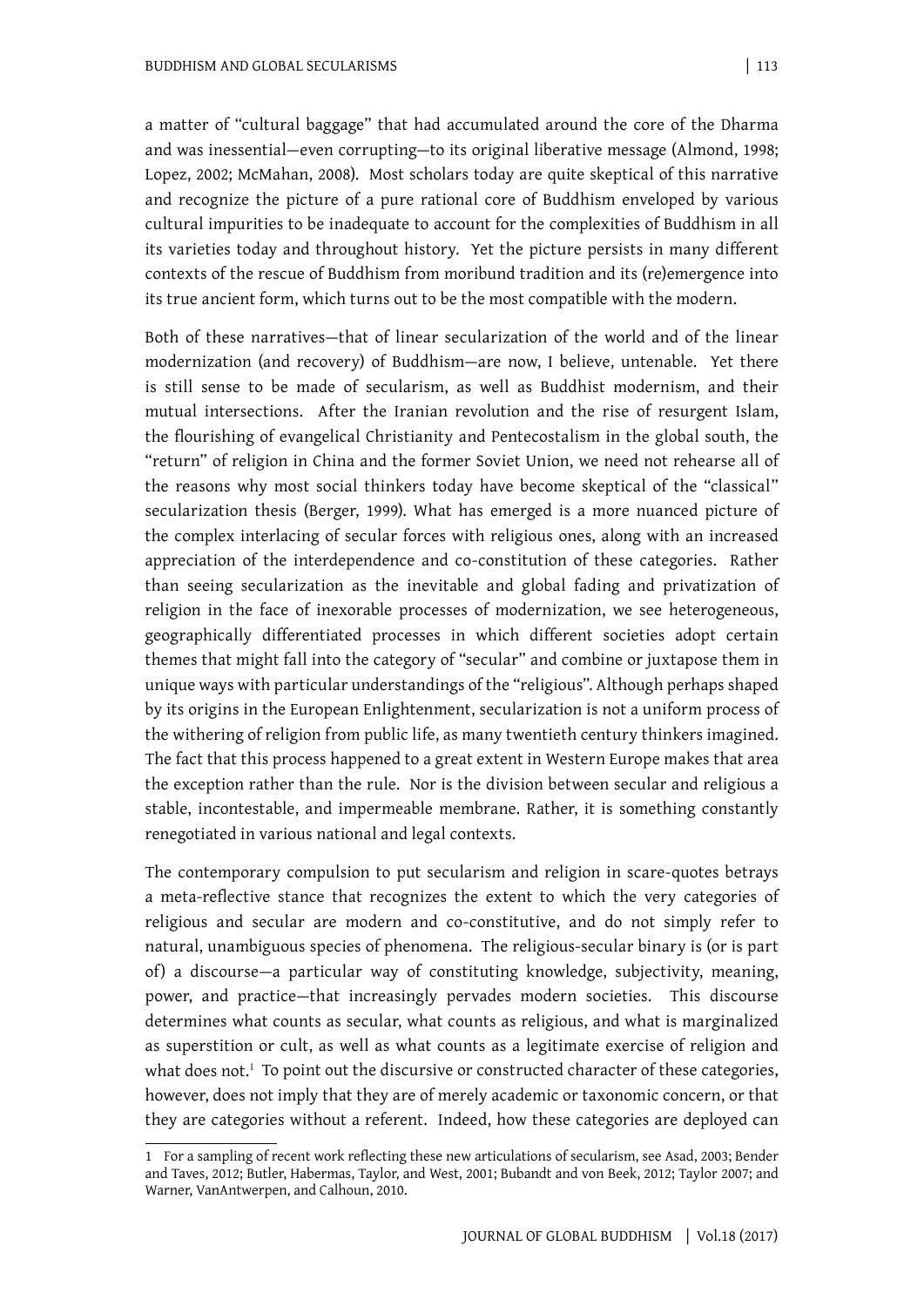have profound real-world effects on nations, communities, and individuals, since they are matters not only of rhetoric but of legitimacy, law, and practice. Whether a practice falls under the category of religious, secular, or superstitious can have high stakes. In the face of such stakes, practices change to accommodate these categories: where "superstition" is discouraged or even outlawed, communities may modify rituals so that they take on a new life within the boundaries of what is considered legitimate religious expression. In other cases (for example meditation, as I shall discuss below), adherents may attempt to move a practice out of the religious category into the secular, availing themselves of the prestige of the dominant construals of science and rationality and the institutional resources available only to secular projects. Secularity, therefore, does not simply displace religion (though in some cases it may). Rather, it serves as a driver of change and reconfiguration of religious belief, practice, and interpretation.

The way secularism operates is also a product of its complementary constitution with the realm of religion. In the religious-secular binary, "religion" is often modeled on Christianity (especially in its Protestant forms) and construed as a matter of private belief, experience, and personal choice, while the secular is construed as a kind of neutral space of rational, public discussion and political activity in which sectarian matters and unfalsifiable matters of faith are purportedly set aside. A naturalistic picture of the world lurks in the background. What is masked is that the secular is not something that is simply *there* as the natural state of things that is revealed after one strips away the religious. Rather, it is rooted in a complex of tacit assumptions, ideas, and social practices that make this position seem natural even though it is deeply cultural, contingent, and historically constituted, emerging largely from the European Enlightenment and its successors. The categories of religious and secular are particular ways of carving up and shaping modes of human life. Moreover, the very naturalization of secularism—its presumption to be the rational, empirical, natural, and unbiased stance—masks, while at the same time making more effective, its potential ideological functions, which are sometimes deployed repressively.

We should be cautious, therefore, about taking religious and secular as descriptive categories adequate to the task of discerning social realities. While we might in a general way use these categories to distinguish certain phenomena—a ritual sacrifice versus a democratic election, for example—we would be misguided in thinking that the world naturally and unambiguously cleaves itself into these two categories, as modern secular states often portray it. Rather, the categories are rhetorically deployed for various purposes by groups (religious institutions, state actors, scientific organizations, etc.) to particular ends within particular socio-political contexts. The setting up of religious and secular categories in such contexts opens up certain possibilities and closes down others. These categories, when bolstered by force of law, have the power to help establish or curtail certain forms of life.

Not all secular or religious forms are uniform across cultures. There are, I would suggest, multiple secularisms that draw upon traditional cultural resources and vary with particular national formations of law and governance. The secular and the religious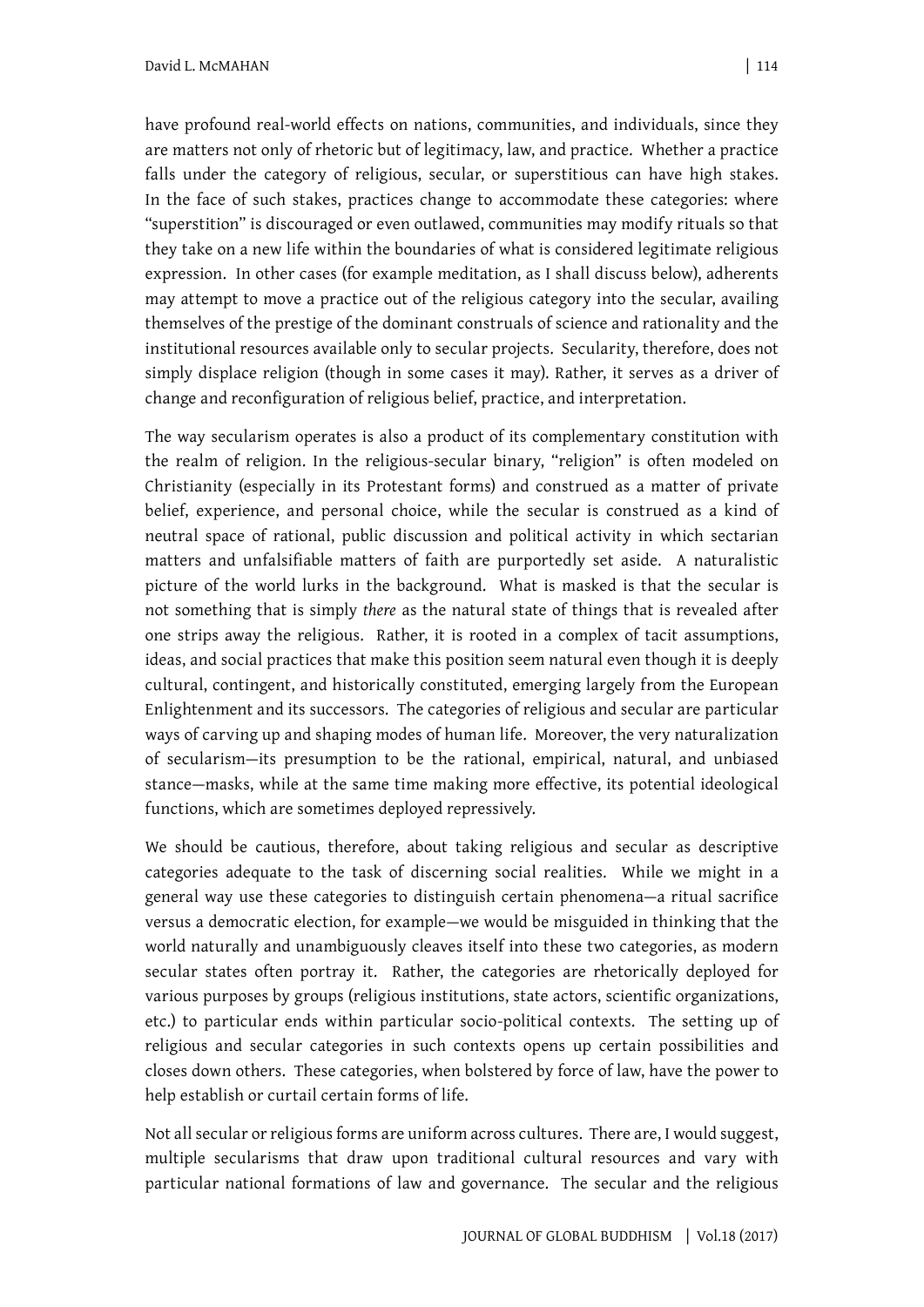are configured and intermixed in ways particular to the socio-political configurations of particular states. Creating these categories is not a matter of identifying timeless essences but rather of demarcating certain modalities of thought, practice, and social engagement. In this sense, the religious-secular binary has created various new forms of life as different national cultures have taken up this set of categories and adapted it to various indigenous cultural ingredients and different purposes, debates, commitments, and projects.

### **Secularism and Early Buddhist Modernism**

Lest we get too lost in generalities, let us turn our attention to some particular examples to illustrate the porousness, constructedness, diversity, and real-world impacts of the religious-secular binary. Buddhism provides illustrations in which particular configurations of this binary have been a significant factor in religious change. The case of Buddhism also demonstrates the inadequacy of a purely oppositional understanding of Buddhism as a religion and secularism as simply the lack of religion. Instead, Buddhism has often been transformed and indeed strengthened through interface with secular discourses, not by resisting them, but by incorporating them. Indeed, one of the major ways in which Buddhism around the world has modernized is through its re-articulation in the languages of science and secular thought. This began during colonial period in Asia, in the nineteenth century, when Buddhists who were either colonized, as in Ceylon and Burma, or concerned about the economic and military hegemony of the West, as in China and Japan, began reinterpreting and representing Buddhism as a system of thought and ethics more attuned to the emerging scientific worldview than the religion of the colonizers. Anagārika Dharmapāla in Ceylon, Sōen Shaku in Japan, and Taixu in China, all put forward the idea that Buddhism was uniquely compatible with modern science, and further, was itself a kind of scientific endeavor. All three figures developed a similar rhetoric that tapped into western anxieties about the status of Christianity in the face of an emerging and powerful scientific positivism in the late nineteenth and early twentieth centuries, a rhetoric that in some cases attempted to undermine the power of Christianity and its claims of a God who interfered in the course of natural law, a savior who performed miracles and rose from the dead, and a world that was created in six days. On all of the points upon which modern science was challenging a traditional Christian worldview, these Buddhist reformers claimed that Buddhism was on the side of science (Lopez, 2008; McMahan, 2004, 2008).

This attempt to ally Buddhism with modern science was an important part of Buddhist reform movements in Asia and of their resistance to colonial powers. All of these early reformers tied karma and rebirth to evolution, and they assimilated the Buddhist doctrine of all things emerging from causes and conditions (*hetupratyaya*) to the modern scientific understanding of causality (Dharmapāla, 1965; Sōen, 1913). Attempting to explicitly assimilate Darwin's theory of evolution to the doctrine of rebirth, for example, Taixu described evolution as "an infinite number of souls who have evolved through endless reincarnations" (1927: 39-40). He similarly invoked passages from various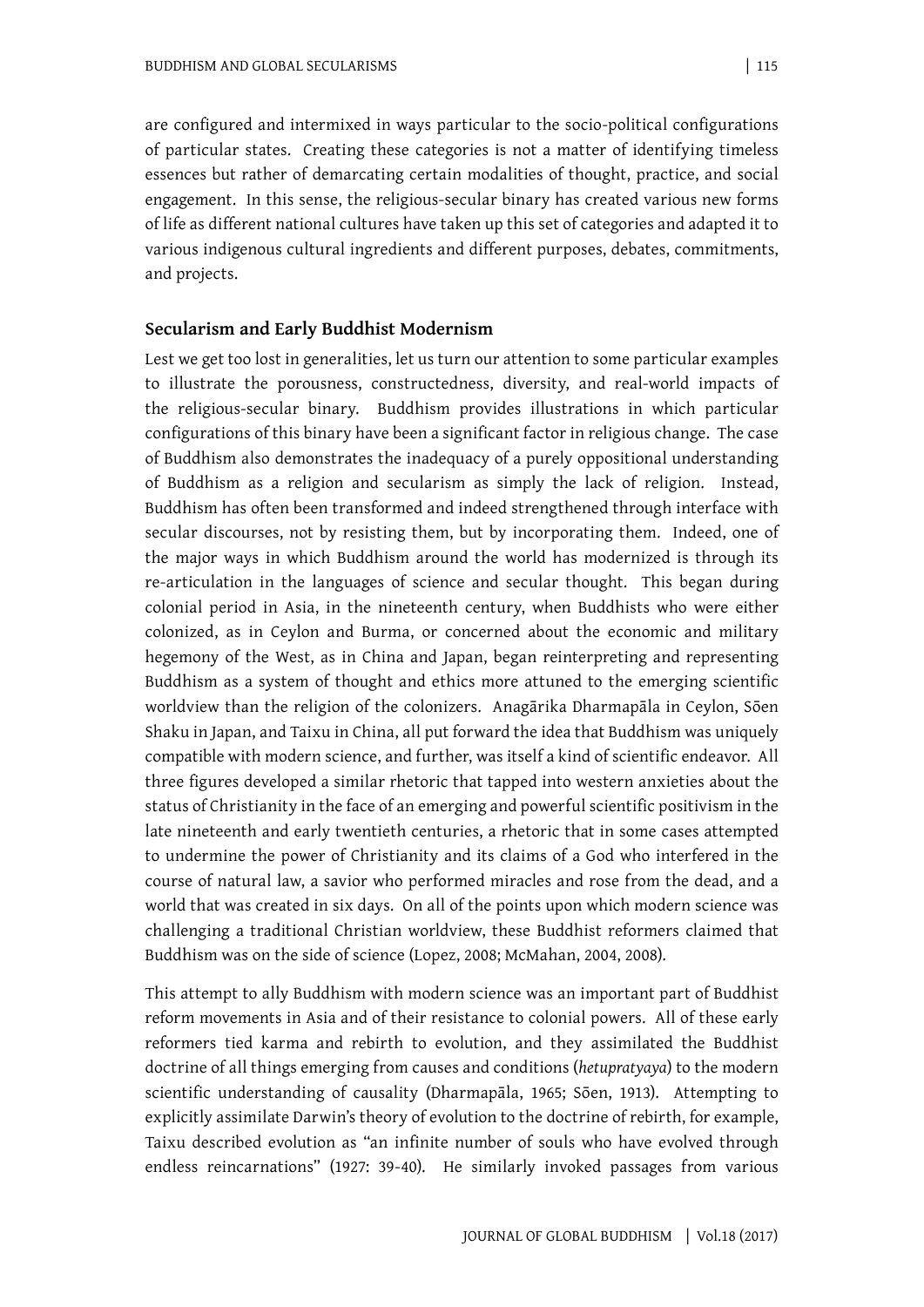Buddhist sutras to suggest that they anticipated modern scientific findings on the infinite vastness of space, the microbial world, and various astronomical phenomena (48-52) and concluded that a "union between science and Buddhism" (49) would not just be of benefit to Buddhism, but even more to science itself. Buddhism he contended, is actually an extension of the scientific method to the "sphere of supreme and universal perception, in which [Buddhists] can behold the true nature of the Universe, but for this they must have attained the wisdom of Buddha himself, and it is not by the use of science or logic that we can expect to acquire such wisdom. Science therefore is only a stepping stone in such matters" (1927: 54).

Taixu was the most prominent of several Chinese Buddhist thinkers of the early twentieth century to take an active interest in interfusing Buddhism with science. As Erik Hammerstrom shows (2015), other Chinese Buddhist thinkers similarly promoted parallels between secular science and the Dharma in this period. This effort involved navigating the newly established categories of religion, science, and superstition, adopted largely from the West. Especially important in early twentieth century China was the rejection of "superstition": science was the road to knowledge, and superstition represented not just a personal weakness on the part of practitioners, but an obstacle to the growth and flourishing of the newly established nation-state. Those articulating a place for Buddhism under the conditions of Chinese modernity were compelled to vigorously differentiate it from superstition and align it with science—not just science as a set of practices or an epistemological approach but as "sign of modernity," an "ideological entity, a reified concept referring to an epistemology and a set of cultural values, all of which had political implications" (Hammerstrom, 2015: 4). In navigating these categories, many Buddhist thinkers drew on Buddhist logic, epistemology, and theories of (especially) the Consciousness-only School. Yet they did not simply attempt to force Buddhist doctrine into a scientific mold, but also used it to critique scientism, materialism, and social evolutionism by suggesting that Buddhism offered a sort of higher empiricism and a more humane, non-violent philosophy of life.

The case of China was one unique component of an emerging discourse of "scientific Buddhism" in which an initial sorting began within Buddhism between the categories of religious and the secular, as well as the perhaps equally potent categories of the superstitious and the spiritual. Many Asian reformers implicitly accepted some colonists' critiques of their own tradition in terms of foreign categories like "idolatry" and "superstition" and strove to move Buddhism away from practices that could be interpreted as such and toward an emphasis on philosophy, ethics, and texts. They also made use of interpretations of the "spiritual" emerging in, for example, Transcendentalism, as a trans-cultural, trans-religious reality at once deeply personal and universal, in which all religions participated but to which none could lay exclusive claim. It is no coincidence that this idea of the spiritual mirrored in some respects the notion of the secular as a neutral realm free from sectarian bias.<sup>2</sup> Under colonialism and

<sup>2</sup> Regarding the emerging use of "spiritual" among Buddhist reformers of this period, see McMahan, 2012a.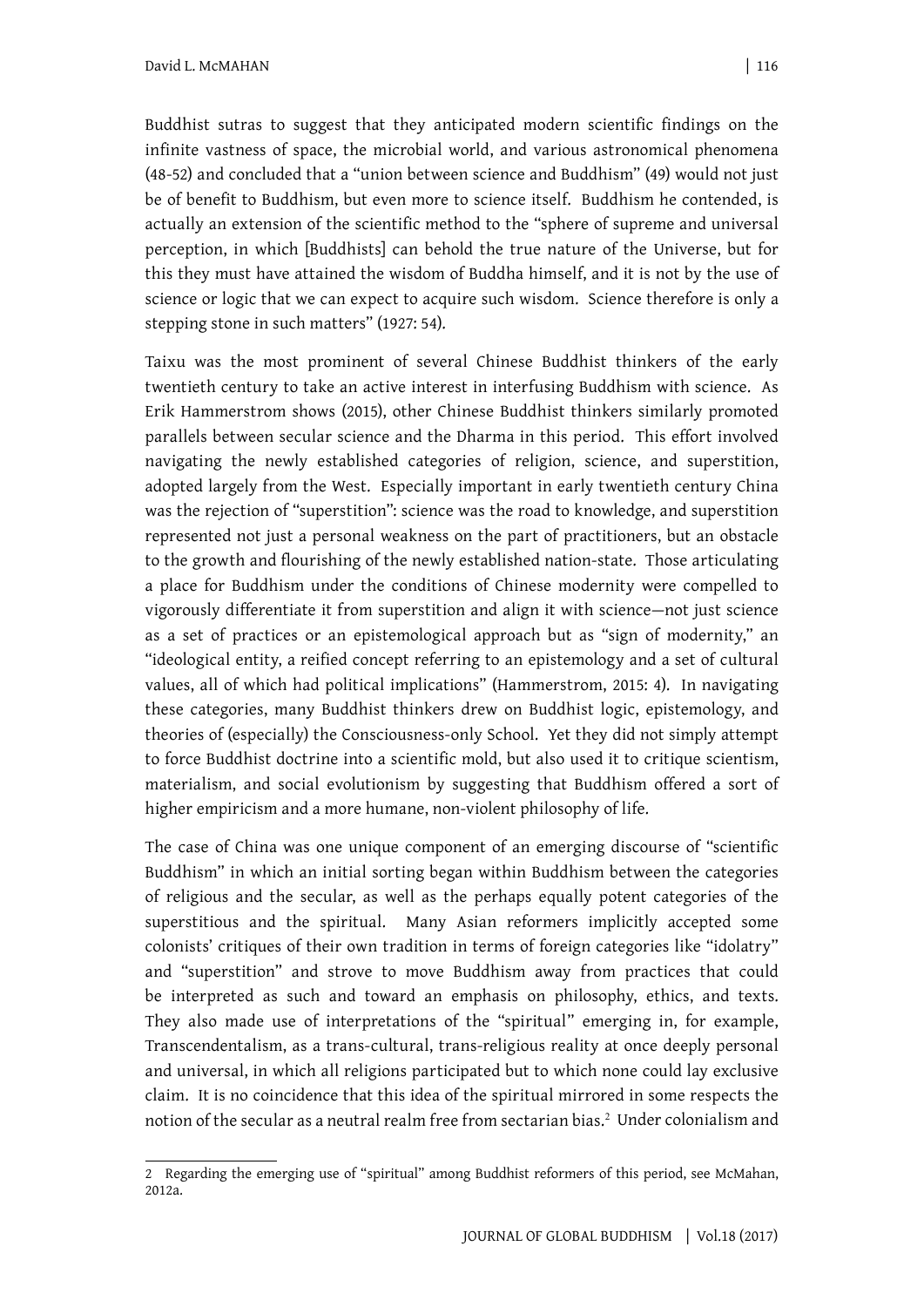European economic hegemony, these Buddhist reformers reformulated their tradition, sorting that which could be interpreted along the lines of scientific rationalism and spirituality from what the colonists considered superstitious, idolatrous, and primitive. As the emerging categories of religious and secular congealed, therefore, the most prominent Buddhist thinkers of this period drew primarily upon secular discourses like physical science, psychology, and semi-secular schools of philosophy like Transcendentalism and Idealism in their reinterpretations of their traditions (McMahan, 2012b).

## **S. N. Goenka and the De-Religioning of Meditation**

This early alliance of Buddhism and secular thought laid the foundations for the conception of Buddhism as uniquely compatible with modern science, an idea that would later contribute to the globalization of Buddhism and the secularization of meditation. The recent global prominence of Buddhist and Buddhist-derived forms of meditation and mindfulness practices is rooted in this history of colonialism and the reframing of Buddhism in scientific and secular language. It provides a ready example of how the categories of religious and secular are blurry and co-constitutive, and yet have real effects in the world.

The emergence of the Vipassanā movement and its recent secular descendants is one example. As Eric Braun ably chronicles in his recent work, *The Birth of Insight* (2014), mass lay meditation is a recent phenomenon. It began with Ledi Sayadaw (1846-1923) in Burma who, after the British colonized his country, became convinced that the only way to keep the Dharma from dying out was to begin teaching philosophy and meditation previously the province of monks—to the laity. In the course of the twentieth century, the lay meditation movement, Vipassanā, spread throughout southeast Asia and Sri Lanka. The moment in its development that I want to highlight is the mid-to-late twentieth century, when Vipassanā began to be promoted as a distinctively *non-religious* practice. Having moved beyond the monastery, it now began to move beyond Buddhist institutional control altogether. While Ledi's approach was firmly embedded in Buddhist doctrine and institutions, the more recent wave of Vipassanā, represented by the Burmese-Indian teacher S. N. Goenka (1924-2013), shifted focus both rhetorically and practically. Goenka, a lay Buddhist, was the teacher perhaps most responsible for spreading Vipassanā meditation beyond the boundaries of Buddhism and promoting it as a technique for living in this world and for revealing to the individual the universal human condition.

Practitioners in the Goenka wing of the Vipassanā movement place a great deal of emphasis on Vipassanā as a *technique* rather than doctrine and on learning the technique from authorized teachers in highly standardized ten-day retreats. This technique, in Goenka's view, was the essence of the Buddha's teaching. This does not mean Goenka eschewed all other Buddhist doctrine, however. Recognizing impermanence, selflessness, and suffering—the three marks of existence in Buddhism—is, he believed, essential to the gaining of insight. Universal compassion, the five precepts, and several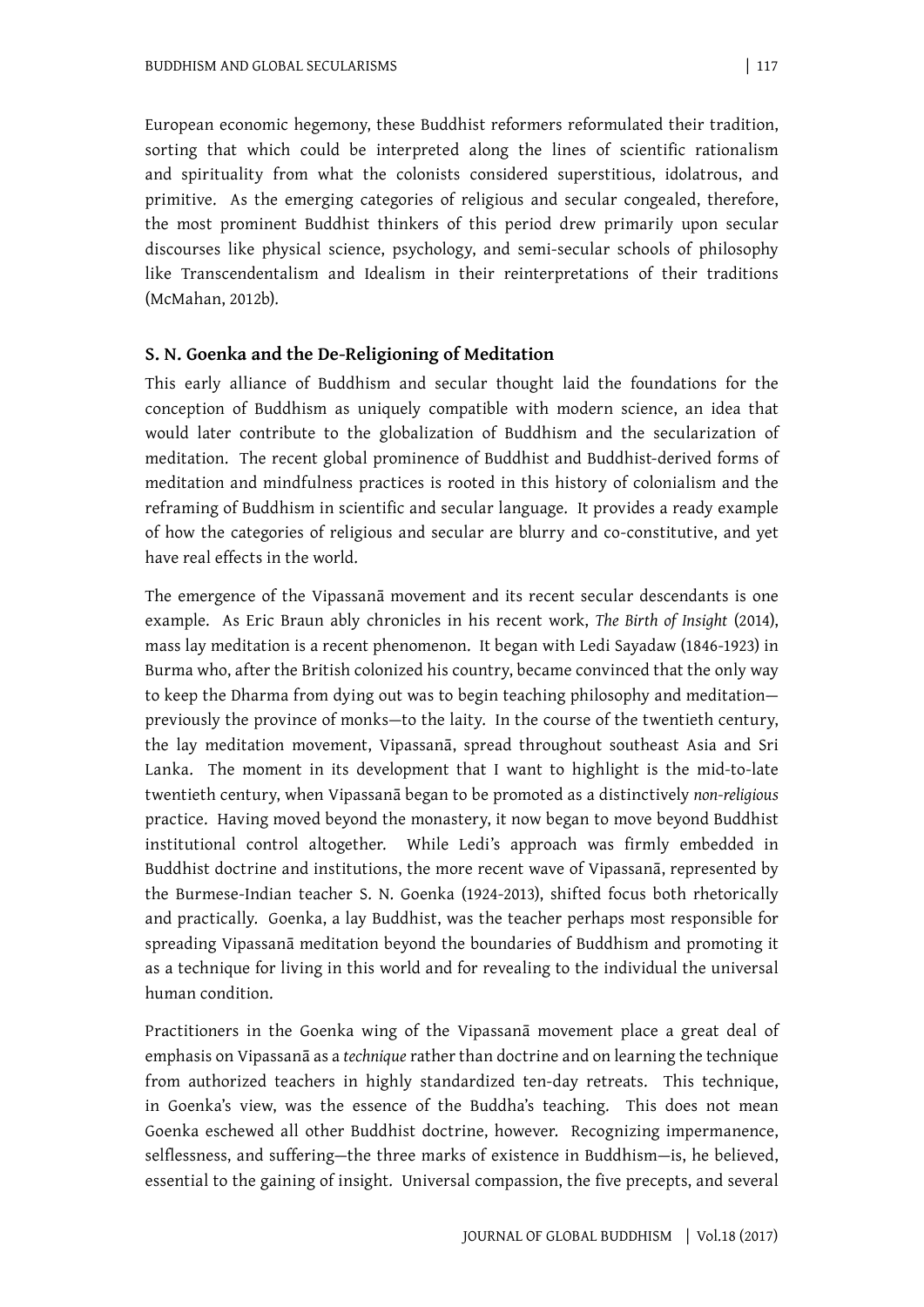other central Buddhist doctrines also figure prominently in his work. Most of the doctrines he emphasized, however, are those that most comfortably fit within a broadly secular framework of knowledge and a naturalistic picture of the world. There is very little ritual or emphasis on the supernatural, and instead, the language he used to describe Vipassanā combines traditional Buddhist ideas with many drawn from the lexicon of secularity: Vipassanā is an *art of living*, a *technique*, a *science*. It discovers the *law of nature* within. And it is *result-oriented*, like physical exercise (Goenka, 2002: 15). Goenka insisted that Vipassanā is not tied to any dogma, belief system, institution, or religion. Although he presented the movement as perpetuating a practice developed 2500 years ago by the Buddha, he displayed an ambivalent relationship to Buddhism and indeed all religions. While emphasizing tolerance between religions, he often spoke and wrote dismissively of "gurudom," cultism, dogmatism, and sectarianism. He often took pains to differentiate Vipassanā from "magic and miracles" (2002: 15). "Vipassanā," Goenka once insisted in an interview, "is beyond all religion, beyond all sects, beyond all beliefs, beyond all dogmas and cults—it is a pure science of mind and matter…." (2002: 14). Goenka not only repeatedly denied that he was teaching a religion, he denied that the Buddha himself taught one. Instead, Gautama taught the *dhamma* (Sanskrit: *dharma*), the natural order of things. Use of the term *dhamma* in this sense frees it from simply being doctrines of Buddhism as an institutional religion. According to Goenka, the *dhamma* that the Buddha perceived was not "Buddhism"—it was a universal truth. Goenka, therefore, took the term *dhamma* back to at least one of its original meanings the way things are, the natural order of things—and quite deliberately attempted to disaggregate it from the "religion" of Buddhism.

Also prominent in Goenka's teachings is an insistence on universalism paralleling the purported universalism of secular and scientific epistemic orientations. Indeed, part of the skeptical attitude towards "religion" among this branch of Vipassanā is due to its tendency to fracture humanity into competing factions. When he did speak favorably of religion, it was the "quintessence of religion"—morality, discipline, and love—rather than the "outer shell" of religion, that is, the "rites, rituals, ceremonies, etcetera, which are likely to turn into different cults" (2002: 49-50). The truth he invited people to partake in was not the truth of a particular religion but what he insisted was a universal truth. This is revealed not by dogma or religious authorities, but by direct experience of a "law of nature [which] is the same for everybody" (2002: 13).

This framing of Vipassanā as a scientific, universal, instrumental, and empirically based art of living in this world was a pivotal move in the modern history of meditation, one whose consequences have extended considerably beyond the Vipassanā movement itself. It is in no way a coincidence that this framing makes liberal use of the vocabularies of secular forms of knowledge, quite consciously placing Vipassanā outside the realm of the religious and, especially, the "superstitious." For the first time in history, Buddhist meditation practices were beginning to be taught outside explicitly Buddhist institutional contexts, and to be welcomed into these uncharted territories it would have to negotiate the boundaries of the religious-secular binary. No doubt this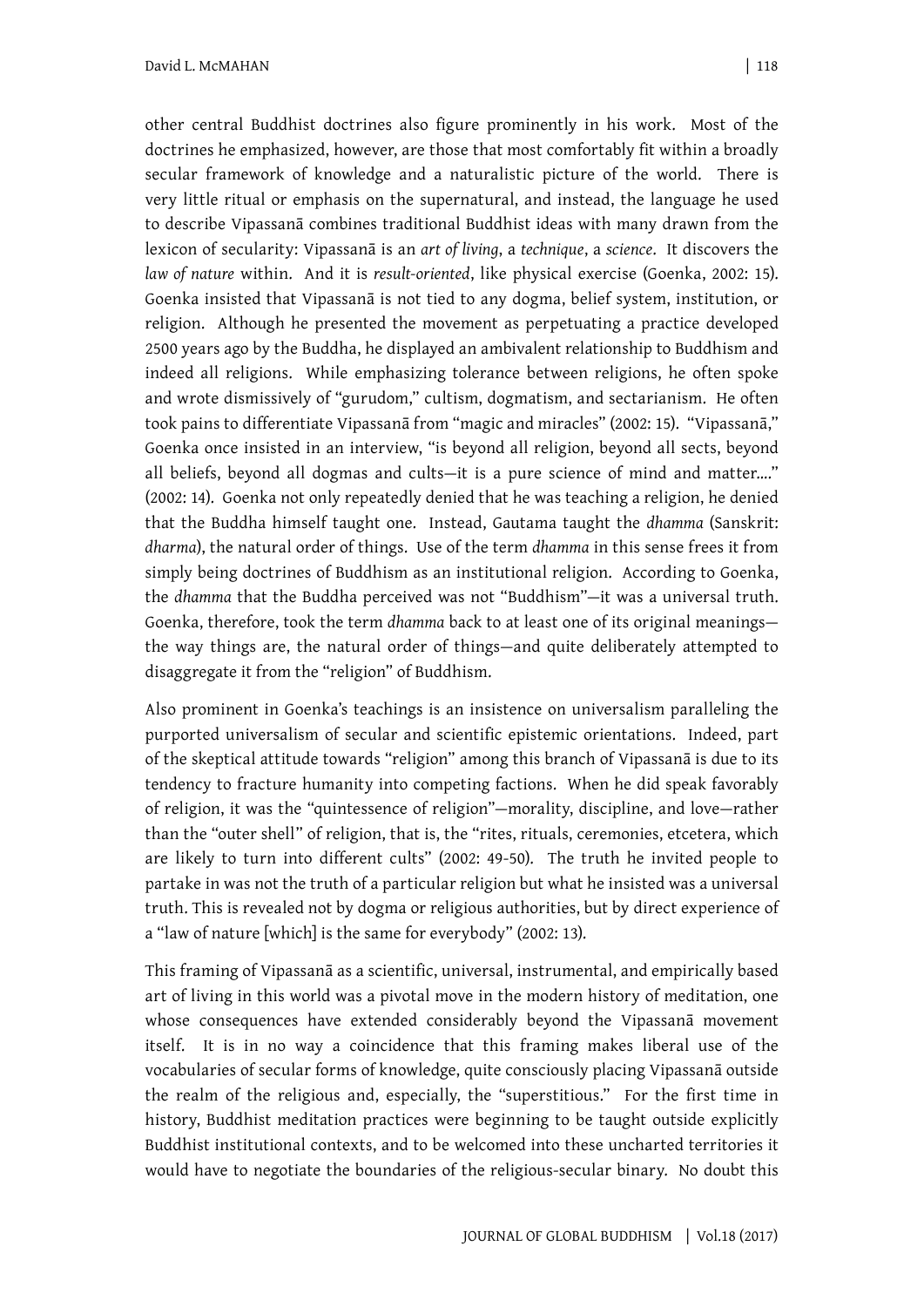reframing has been an essential factor in the spread of Vipassanā to, according to the official website, over 150 centers in dozens of countries around the world.<sup>3</sup> Perhaps more important to our inquiry than this wide geographical diffusion, however, is that it is also taught in secular institutions like prisons, hospitals, and schools. Goenka advocated the penetration of Vipassanā into all areas of society and employed the vocabulary of science and universalism over religion to aid in this effort. He states,

Some people take [Vipassanā] as a religion, a cult, or a dogma, so naturally there is resentment and opposition. But Vipassanā should only be taken as pure science, the science of mind and matter, and a pure exercise for the mind to keep it healthy. What could be the objection? And it is so result-oriented, because it starts giving results here and now. People will start accepting this (2002: 31).

And indeed, many have.

Vipassanā, therefore, was fashioned to resemble the kind of neutrality to which the secular gaze aspires: a non-judgmental, non-reactive, unbiased observation free of sectarian influence. This, I want to suggest, is neither a seamless convergence of ancient and modern modes of inquiry into one technique, nor is it merely the foisting of modern secular epistemology onto a Buddhist one. Rather, it is a selective bringing forward, reinterpretation, and transformation of specific Buddhist practices that can be made to resonate with modern secular practices and to function in secular institutional contexts. No doubt there is some amount of borrowing from the prestige, legitimacy, and authority of scientific and secular discourses. But the stakes here are not merely rhetorical. They include the place that Goenka and his movement hoped to gain for Vipassanā in Indian and many other societies—the hope that it would filter into every facet of modern life, including government, corporate, and educational life.

## **The Secularization of Meditation**

Part of what was necessary for making the momentous shift from meditation being centered exclusively in the monastery as a distinctively Buddhist practice to its current practice in contexts often completely outside the sphere of Buddhist institutions was this reframing of meditation in rigorously secular language. When the mass meditation movement began in Burma, the use of secular language was not necessary because Burma was a fairly homogeneous Buddhist society. Ledi Sayadaw was not attempting to take meditation beyond the ken of Buddhism, but rather to strengthen Buddhism and its institutions, which were threatened and weakened by colonization. It was when the Vipassanā movement was taken to the far more pluralistic environment of post-colonial India that it had to situate itself in relation to various religions, secular institutions, and a secular government. The idea that Hindus, Muslims, Buddhists, Jains, and people of all religious traditions could equally benefit from Vipassanā practice mirrors the very shape of secularism in India, which is not a separation of church and state but a pluralism in which all religions ostensibly have the same rights and are included in

<sup>3</sup> http://www.dhamma.org/en-US/locations/directory. Accessed 4-7-2014.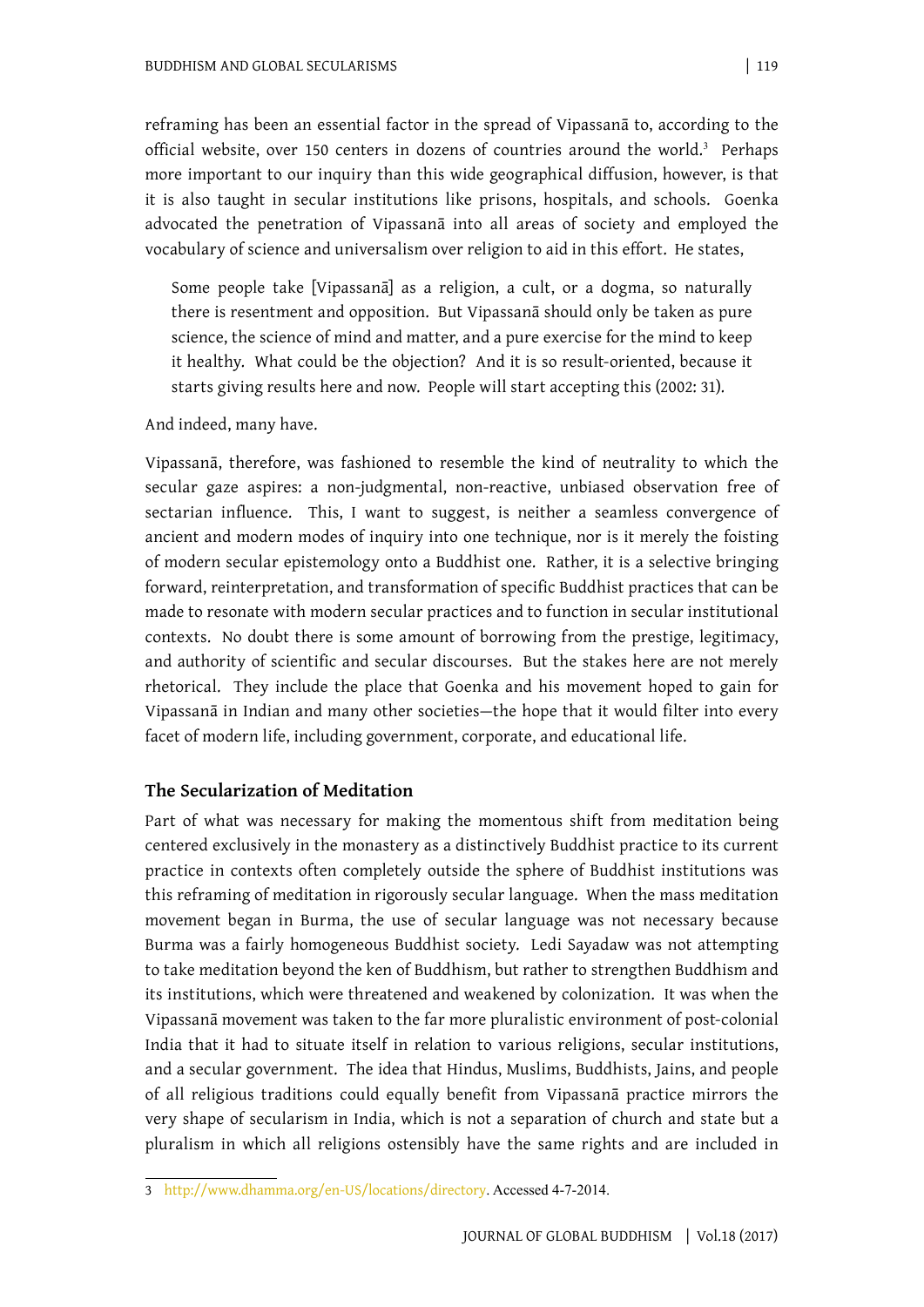the public sphere. But the success of Vipassanā in India depended on a new gambit: to present it not simply as a movement within one of the world's great religions, but as something beyond the fray of the multifarious religions jostling for allegiance; something that was at once the essential element of the Buddha's teaching and yet not bound to Buddhism as a "religion," and something that could be practiced by people of any religion because of its universality.

Because of the Indian origins of Buddhism and the particular pluralistic conception of secularism in India, incorporating "religious" practices into public life does not pose the same kind of problem that it does in the United States, where the next significant move in the reframing of meditation as a secular practice would take place. In the United States, practices that might be considered religious face a greater hurdle for being promoted in the public sphere. Unlike in India, the US constitution prohibits state establishment or support of any religion. Secularism is interpreted as separation of church and state rather than equal inclusion of all religions in the public sphere. And while it is well known that religious influence (nearly always Christian) often transgresses the putative boundaries of the secular, the general idea (granted, not uncontested) is that there is, in Thomas Jefferson's words, a "wall of separation" between church and state. No state organization is permitted to support, promote, or fund a religious organization.

It is not surprising, therefore, that when Vipassanā and other Buddhist and Buddhistderived meditation practices came to the US, they underwent a more radical secularization process. Perhaps the epitome of this process is Jon Kabat-Zinn's highly successful Mindfulness-Based Stress Reduction program. Kabat-Zinn, who has had extensive training in both Vipassanā and Zen meditation, combined elements of each into a meditation program that was quite consciously excised of explicitly religious language, in accordance with the particular religious-secular configuration of the United States (Kabat-Zinn, 1990).<sup>4</sup> In his books, talks, and articles, he avoids all but the vaguest references to the Buddhist origins of these practices and re-articulates them as secular, therapeutic, clinical, and sometimes "spiritual" practices. Mindfulness has subsequently taken on a life of its own in the US, quite outside any Buddhist organizations and it is rapidly spreading worldwide.

Perhaps the most striking development in this story is that within the last decade or two the mindfulness movement has established itself firmly in some of the most powerful institutions in the US, and therefore the world. Many major corporations, such as Google, Target, and General Mills, offer their employees courses in mindfulness and meditation. It has become a staple of clinical practice in psychologists' offices and hospitals. Most significant for our purposes, it is being taught in many governmentfunded institutions as well, including many public universities that now have graduate programs in contemplative studies, and public middle and high schools, which are forbidden to promote religion. Numerous government grants have been awarded to study clinical applications of mindfulness and meditative practices. Health insurance

<sup>4</sup> For Kabat-Zinn's own account of how he adapted Buddhist meditation techniques to clinical practice, see Kabat-Zinn, 2011.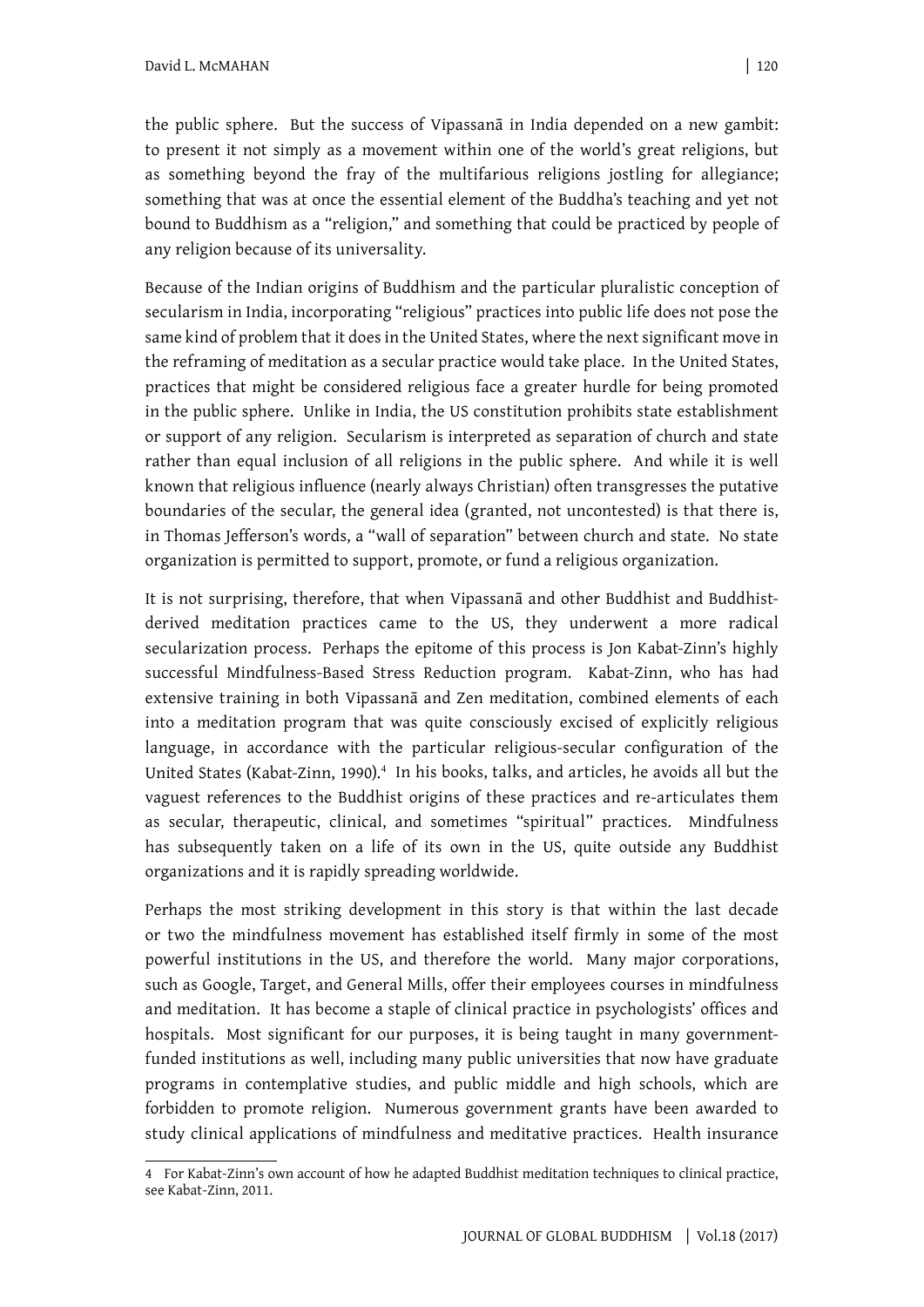companies are beginning to cover it, and even the US military has experimented with a mindfulness program.

What conditions allow for such a shift in the institutional home of meditation practices from (exclusively) Buddhist monasteries to some of the most prominent and powerful secular institutions in the world? Perhaps the most important is the articulation of mindfulness as something that can be studied scientifically and produce empirically verifiable results. The number of scientific studies of meditation in the West has increased exponentially in the last two decades, many focusing on clinical applications of meditation, brain imaging, and neuroplasticity. Popular media in the US have reported many of these studies and sometimes inflated their claims, causing a storm of enthusiasm among both clinicians and popular readers. A rash of recent books extoll the capacity of a practice originally developed by celibate ascetics hoping to transcend *samsāra* to increase satisfaction in countless areas of worldly, secular life: career, marriage, parenting, sex, business, sports, money management, business acumen, efficiency at work, playing musical instruments, and knitting. Mindfulness is widely promoted as a form of stress relief and as a therapeutic technique for the alleviation of various psychological ailments, especially for the professional classes with frenetic work lives.

These radical developments in the history of Buddhist meditation are the result, first, of the Asian reformers' reframing of Buddhism in secular-scientific language beginning over a century ago, and second, of figures such as Goenka and Kabat-Zinn adapting meditation to particular configurations of the secular-religious distinction functioning in India and the US. Thus the very category of the secular, not just as an abstract conceptual entity but as a matter of law, has helped generate a new form of quasi-religious practice that is tuned to the sensibilities of professionals in the often highly stressful, competitive marketplace of global capitalism and the personalized demands of consumer society (Wilson, 2014). Yet despite the apparent secularity of the mindfulness movement, it cannot be construed as simply a move from the "religious" to the "secular" in some absolute sense. Indeed, this example shows that the line between these two is blurry and ambiguous. Meditation, of course, continues to be practiced in many monasteries along with Buddhist soteriological, ethical, and philosophical elements, and a continuum of practice exists between this and the most utilitarian and clinical applications of mindfulness. Many people consider meditation not just a secular, therapeutic practice but part of "spiritual life," which in its contemporary usage, opens up new attitudes, dispositions, beliefs, and practices that fail to conform neatly to the religious-secular binary. There is a sense in many writings on mindfulness that it can re-enchant and sacralize all of everyday life. Through these practices, the popular literature suggests, the dullness, stressfulness, and meaninglessness of alienated work in a system of utilitarian global capitalism can be reinterpreted as bristling with nuance and hidden meaning, and meditation can reinvigorate ethical life and fine-tune one's connections with others. Thus in many cases meditation practice retains concerns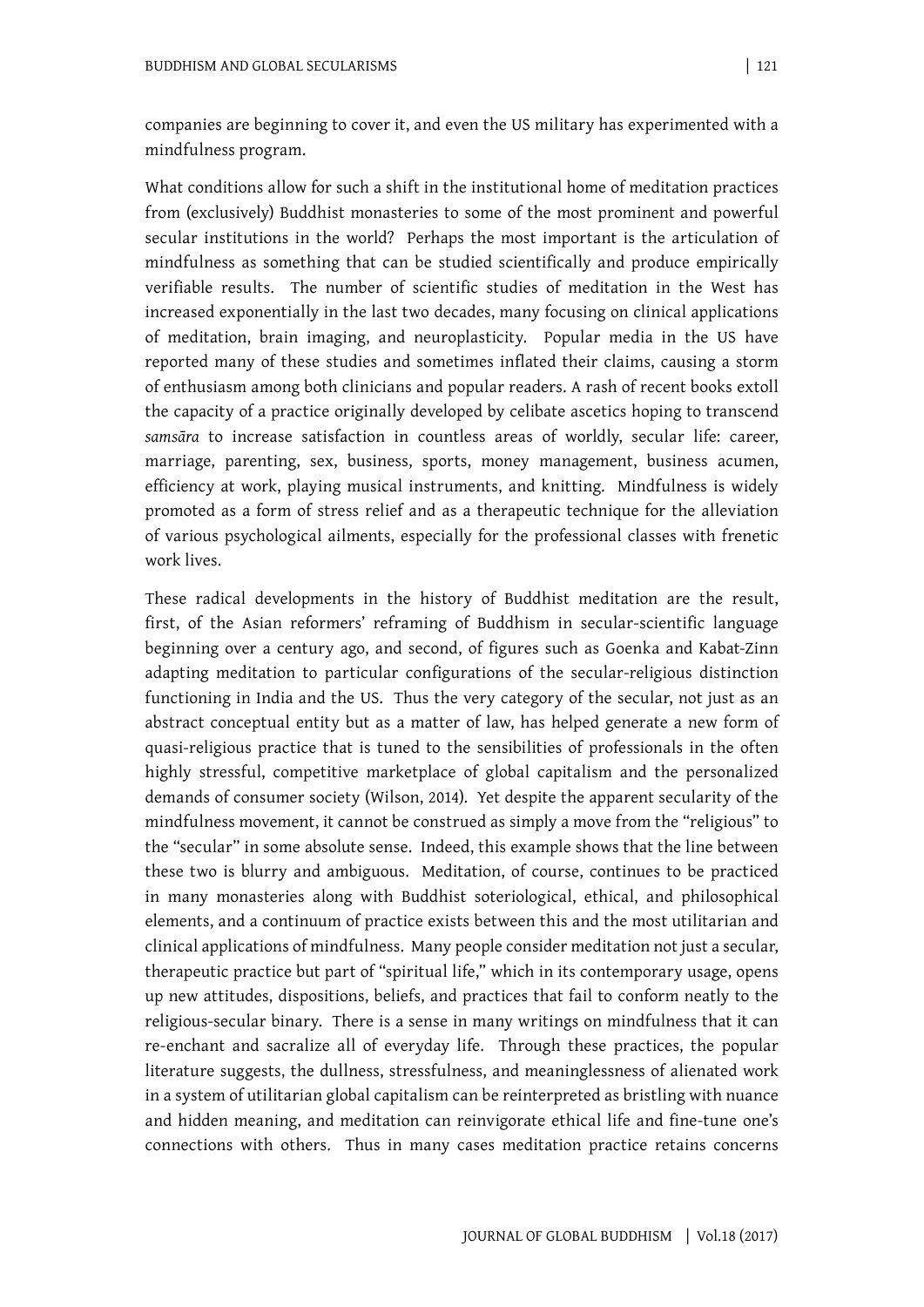that at the very least echo those of religion, inhabiting and helping to constitute an indeterminate zone between religious and secular.

# **Secularism and the Reconfiguration of Buddhism in China and Tibet**

So, new conceptions of scientific Buddhism develop in Japan, Ceylon, and China as part of the resistance to colonial and hegemonic western powers; these conceptions spread to western Victorians who are restless to find a spiritual perspective harmonious with modern science; this establishes popular images of Buddhism as a kind of internal, spiritual science; the Vipassanā movement begins to promote Buddhist meditation outside the boundaries of Buddhism; this movement spreads to the US, where it attracts more non-Buddhists; innovators like Jon Kabat-Zinn attempt to separate "mindfulness" from Buddhism altogether, making it a secular and "spiritual" endeavor; scientific studies of meditation increase the prestige and legitimacy of mindfulness in secular realms; and finally, this tradition is exported back to Asia. Recently, Kabat-Zinn's mindfulness program has been established in Hong Kong, Beijing, and Taiwan, where it joins a number of Vipassanā centers already in operation, and where many of the cultural conditions that first made mindfulness viable in the West now exist, such as a capitalist economy and a rising professional class.

We need hardly note the irony that the initial reframing of Buddhism in scientific language among figures like Taixu, Dharmapāla, and Sōen Shaku was connected to projects to strengthen Buddhism and its institutions, while the distant descendant of this discourse, the mindfulness movement that now returns to Asia from the West, has shucked off most of the Buddhist doctrines, ethics, and institutions in which meditation was embedded for centuries.

Let us look specifically at China for a moment, where descendants of Asian Buddhist reform movements find Buddhism today in a state of revival and re-negotiation regarding its place in the modern life of a country with a very different type of secularism than those of either India or the US. The uniquely Chinese version of secularism is not just a background of tacit assumptions, nor a political structure that relegates religion to the private sphere, nor a matter of separation of church and state. Nor does the model of religion as private belief derived from Christian nations fit well.<sup>5</sup> While all secular states play some role in defining, and thereby determining, what is and is not a legitimate religion, Chinese secularism functions as a more aggressive instrument of control, definition, legitimation, and marginalization, than many secularisms of European, North American, and Asian states. While there are ideological elements in virtually all secularisms, in contemporary China secularism has a privileged position at the state level. Communist Party officials must be atheist, and despite the recent resurgence of religion, official policy, while no longer aggressively dedicated to the destruction of religion, by no means encourages it unless it can be wrapped into sanctioned political and social agendas. Current policy adopts a managerial approach in which certain expressions of religion are encouraged and others discouraged or

<sup>5</sup> For a thoughtful analysis of uniquely Chinese processes of secularization, see Ji, 2008.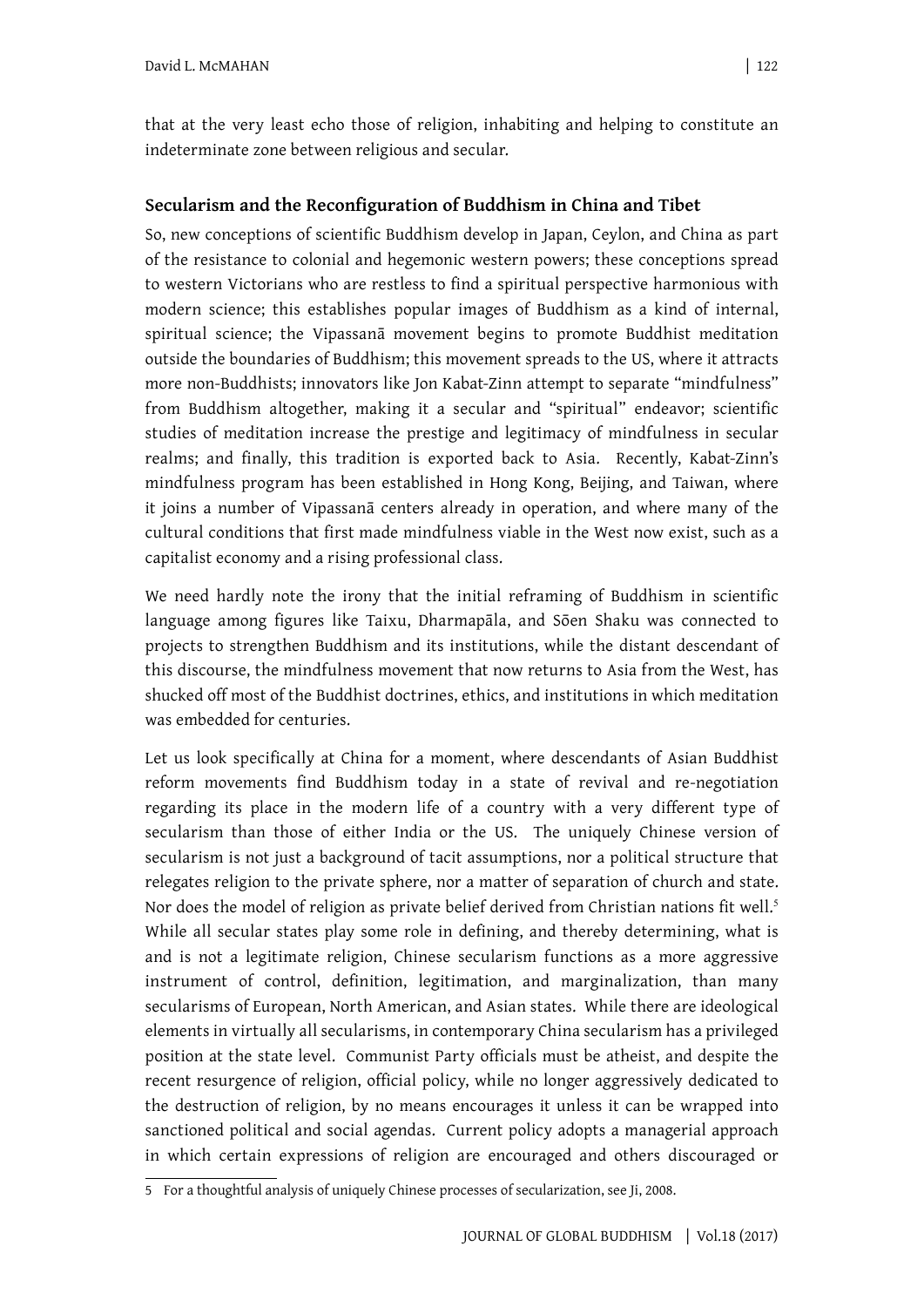outright repressed, depending on whether they can be employed toward larger Party goals (Goossaert and Palmer, 2013; Ji, 2011). And in contrast to India (and to a certain extent the US), where religion has been a valued part of national culture, in China, it has been seen largely as an obstacle to progress.

Examples of such management regarding Buddhism include both overt and subtle forms, which often blur the boundaries between secular and religious in ways quite different from those mentioned above. They include the often aggressive involvement of the government in Tibetan monastic affairs (Cabezon, 2008) and the choosing of reincarnate lamas (Barnett, 2012). A more subtle shaping of Buddhism in China is illustrated by the current revival of the theme of scientific Buddhism that we have been addressing. The World Buddhist Forums, of which there have now been four, beginning in 2006 with the most recent in 2015, have served as platforms for the presentation of Buddhism as scientific, cultural, and aligned with larger Communist Party social and political goals.<sup>6</sup> A Xinhua New Agency article entitled "China Encourages Buddhism-Science Dialogue to Promote Building Harmonious Society" illustrates this (in Li, 2009). It reports on a seminar at the second Forum that brought together Buddhist leaders and scientific thinkers. The article mentions "physics, brain science, and psychology" as productive fields for the meeting of Buddhism and science. Zhu Qingshi, a chemist from the Chinese Academy of Sciences, is quoted saying: "If you think Buddhism only means burning incense and praying, then you are going far away from its real spirit." He thinks of Buddhism, he says, as a system of knowledge, and "not a religion." The article quotes participants on the compatibility of Buddhism and science; the humanity, rather than divinity, of the Buddha; the atheism and rationality of Buddhism; and its support of science and technology against "superstition… the enemy of science." It also lauds Buddhist monks who use technology, learn science, and are "communicating [with] 'this world' via cell phones and promoting their doctrines via computers and Internet," presumably in contrast to those who attempt to communicate with the "other world" of spirits and ancestors. The piece also quite clearly promotes Buddhism as a potential force for contributing toward China's creation of a "harmonious society," a concept that floods official media: "China has been committed to building a harmonious society in the country and pushing for building a harmonious world over recent years, and it has been rallying all positive forces to attain the goal, including seeking wisdom and inspiration from its profound traditional culture." Another Xinhua article on the recent Third Buddhist Forum also repeatedly refers to Buddhism as a "science of mind" and emphasizes its usefulness in building a "harmonious society" and promoting world peace.<sup>7</sup>

These conferences are organized by the State Administration for Religious Affairs, which regulates all recognized religions in China, and the Buddhist Association of China, which often serves as a bridge between Chinese Buddhists and the government

<sup>6</sup> My discussion of these conferences recapitulates and updates my treatment of them in McMahan, 2016.

<sup>7</sup> http://news.xinhuanet.com/english/china/2012-04/26/c\_131552981.htm. Accessed 29-4-2014.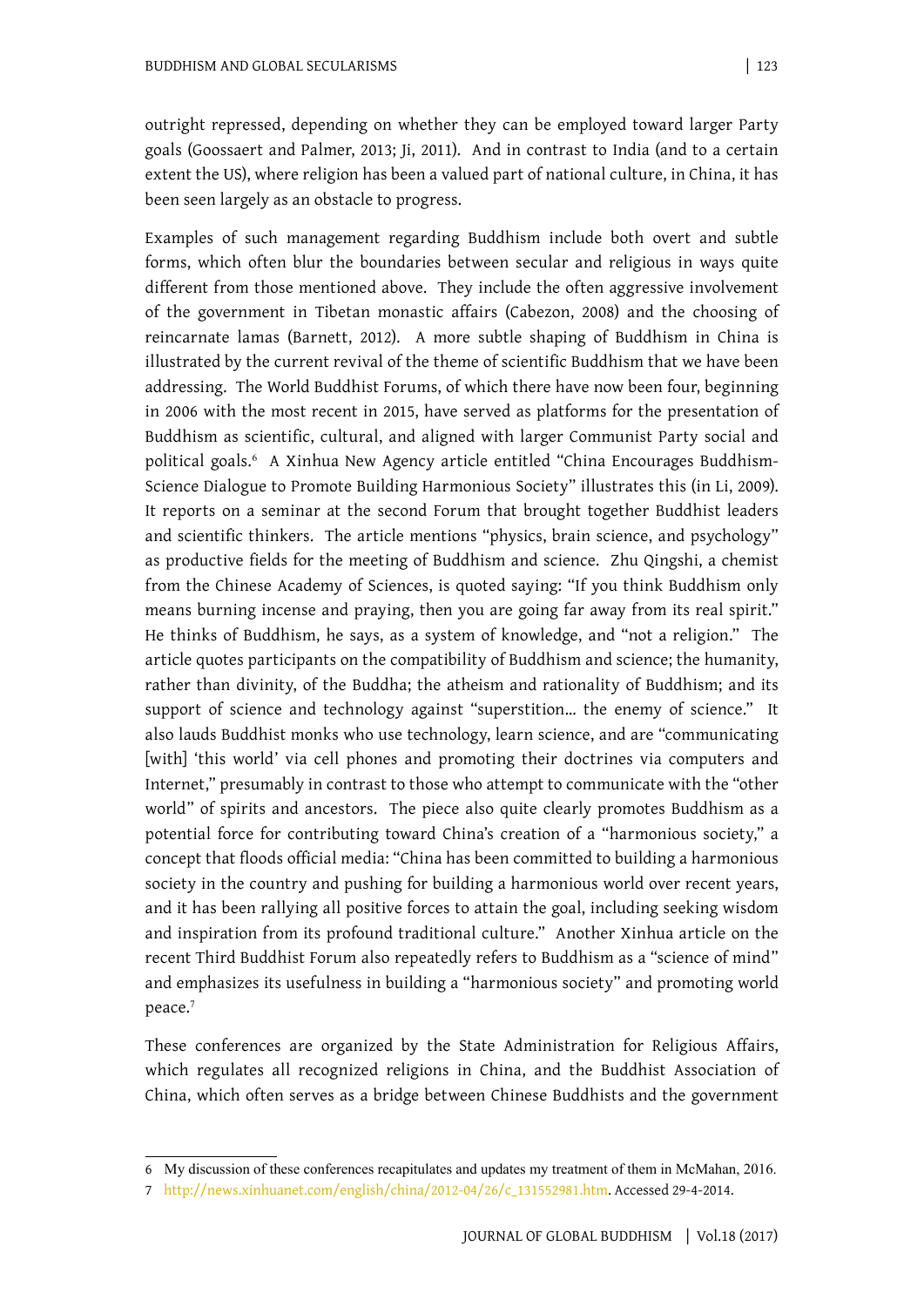and is charged with communicating government regulations to Buddhists.<sup>8</sup> The themes at the conferences mirror themes publically articulated by the Chinese Communist Party in recent years (Ji, 2011: 43-44). So here we see articles in the state-sponsored media outlet putting forth not simply a neutral report on a conference but a normative presentation of Buddhism, a sketch of what kind of Buddhism is to be sanctioned and nourished in the building of the harmonious society. This is clearly a rationalized, secularized Buddhism, intended to contrast starkly with anything that could be considered superstitious. Buddhism is construed as a science of the mind, a culture, and a traditional moral resource—all terms that surface repeatedly in officially sanctioned descriptions of Buddhism.

While claiming this rationalized Buddhism as a part of its own culture, Chinese media often portrays Tibetan Buddhism as an exotic, fascinating but primitive other and Tibetans as subject to irrational religious and separatist passions. Tibetan Buddhist is a "little brother" to be helped along the road to prosperity and material development by its wiser elder brother. In this sense it adopts features of the religion-secular binary from the West, as well as an exoticization of the other resembling western Orientalist representations of the East, but deploys them in service of large-scale, secular, and distinctively Chinese social and political projects.

Meanwhile, it is noteworthy that outside of China it is precisely Tibetan Buddhism that currently enjoys considerable attention for its engagement with the sciences and is itself sometimes characterized as a science of mind.<sup>9</sup> The Fourteenth Dalai Lama, especially, has been a dialogue partner with physicists and neuroscientists, and has been instrumental in promoting the scientific study of meditation, and has written a book and several articles connecting Buddhism and various aspects of the sciences, in some cases offering more sophisticated articulations of arguments initially made by Taixu and some of the early framers of the relationship between Buddhism and science (Dalai Lama, 2005). He is often acclaimed by the western press for his declared openness to revising Buddhist doctrines in light of scientific truth and is seen as a rational reformer pioneering the fusion of ancient wisdom and modern science. All of this has indirectly helped generate more awareness of Tibetan Buddhism among Europeans and Americans and has brought more people into the fold of sympathy with the cause of Tibetan autonomy.

Thus, we see two distinct communities employing the Buddhist engagement with science and secular modes of knowledge toward two very different ends. Outside of China, Tibetan Buddhism is being transformed through its ever-closer interactions with scientific and secular institutions in Europe and the US. Emory University, for example, has an exchange program that sends American students to Dharamsala, India to

<sup>8</sup> Ji Zhe suggests that the conference co-organizer, China Religious Culture Communication Association, is a front for the RAB (2001: 43) and that the conferences are essentially a matter of the Communist Party of China's use of Buddhism for political purposes. Nevertheless, he argues, Buddhists do get some benefit from it as well in that it allows them a public forum otherwise unavailable (2001: 43-44).

<sup>9</sup> Moreover, this is beginning to happen inside China as well. See Smyer Yü and Sodargye chapter in this issue.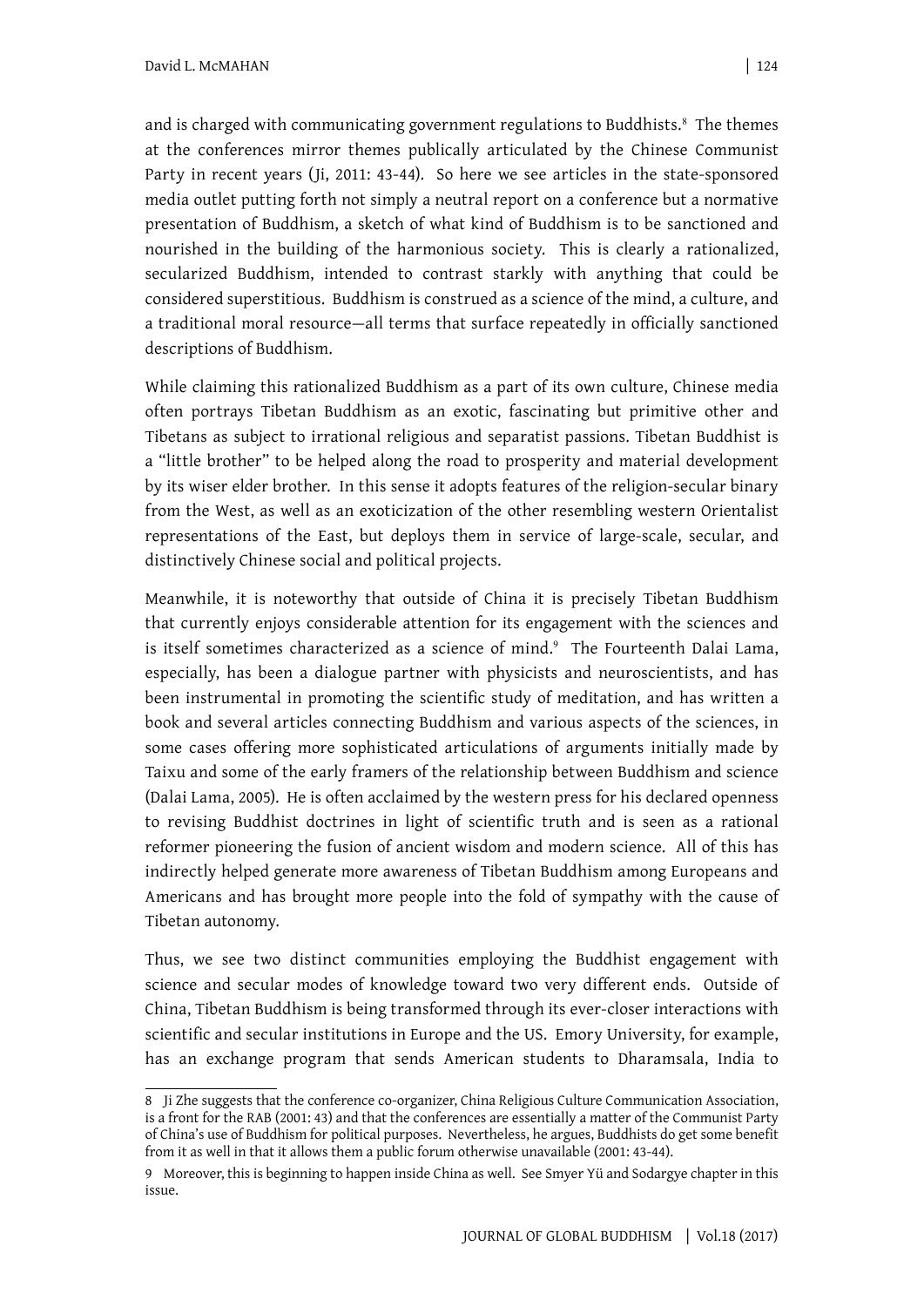study Tibetan Buddhism while monks in monasteries there go to Emory specifically to augment their monastic curriculum through courses in science. Meanwhile, in China, as Ji Zhe puts it:

The political use of Buddhism by the government continuously affects Buddhist discourse and performance. The Buddhist institutions have to adapt themselves as closely as possible to politically correct rhetoric and organize Buddhist collective activities according to the demands of the state…. Chinese Buddhism as a social field has been reconfigured and continues to be reconfigured during this process, because the social reputation and influence of a monastery no longer depends only on its traditional religious prestige, but more and more on its leaders' capacities, and the possibilities and choices for managing its relations with outside secular forces (2011: 45).

In both cases, Buddhist communities become more intertwined with secular institutions and cultural forces, gaining greater legitimacy and prestige. This does not lead necessarily to the decline of Buddhism as a religion, but may indeed be an engine of religious change. Such alliances include both costs and benefits. Buddhism in China enjoys a degree of legitimacy and a public stage afforded by reframing itself in terms of science, culture, commercialism, and secular political forces, but it becomes beholden to those forces and loses autonomy and its more explicitly religious aspects in the process. This is not to say that all the intertwinement of Chinese Buddhism and the secular is a top-down process imposed by the state, with a population passively accepting state-sponsored iterations of the dharma. Popular Buddhist movements that similarly respond to and incorporate elements of modernity and secularism also have emerged. Gareth Fisher, for example, discusses groups that creatively blend widely diverse elements in modern Chinese "cultural repertoires." These are inventories of knowledge and practice which contain "cultural building blocks that active agents creatively combine and recombine as part of their making of self and society" (2011: 2). Such creative combinations might include liturgies of sutra chanters together with narratives of Mao as a bodhisattva (Fisher, 2011). Ji Zhe also discusses popular movements in tension with "official Buddhism," and the possibility that "constraints may be transformed into resources" in a secularism that constitutes a "dialectical process for deconstructing and reconstructing religion" (2008: 260).

For Tibetan Buddhists outside of China attempting to preserve their tradition in exile, alliance with secular discourses and institutions is less a matter of necessity and more a matter of highlighting certain elements of the tradition—philosophy, ethics, meditation—that resonate with the cultures in which exiles live. While free from the politically repressive forces within China, Tibetan Buddhists in exile still must navigate social imaginaries quite different from their own and make difficult choices about which seeds of the dharma will likely flourish and which might wither in the West. In the broadest sense, this is not historically unique. Buddhists have always had to negotiate with larger social and political forces. What is unique about this period is that Buddhists of different schools and in widely divergent locales must all position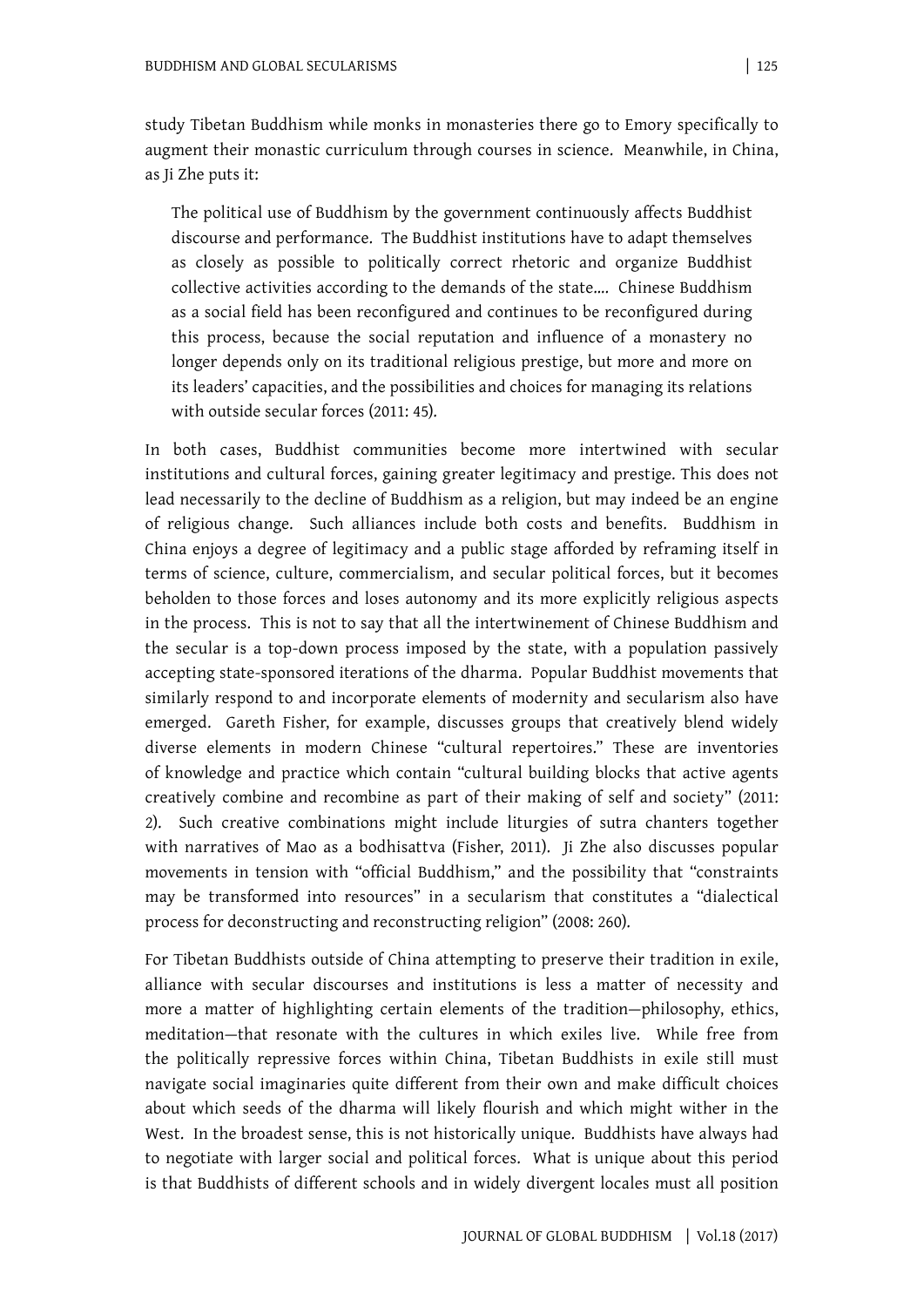# **Buddhism, Binaries, and Ironies**

These cases of Buddhist communities and individuals navigating the boundaries of the religious, secular, spiritual, and superstitious illustrate the intertwining of secular and religious motivations, the co-constituting of the very categories of religious and secular, and the porousness of the boundaries between them. While the secular may have been invented to keep the supposedly irrational realms of religion and superstition at bay, it is also deployed for particular social, political, and indeed *religious* ends. The essential irony of secularism is that its rhetoric paints it as a neutral, authoritative space of nonsectarian rational discussion—a common ground upon which all can stand in order to come to unbiased conclusions—yet the secular itself becomes a realm of contestation, a discourse of power, and in some cases a mode of quasi-religious ideological formation. The search for a common rational framework in which the passions of the religious imagination are set aside remains elusive. Secularizing modes of Buddhism can acquire a similar irony. They can appear as forms of Buddhism that, following the classical narrative of secularism, have simply cast off outdated rituals and beliefs leaving the essentials. Yet if we take into account the more complex narrative of secularism—that it is not simply the "subtraction" of religion; that it is not a neutral space but a family of value-laden discourses with their own histories, cultures, and socio-political projects; that it is not simply the opposite of religion but is also co-constitutive of the very concept of "religion," then these new forms of secularizing Buddhism also become more complex and incapable of fitting a narrow model of either "religion" or "secularism."

Yet, despite the limitations of these categories, their deployment in various state contexts has had profound real-world effects on Buddhist traditions. The particular ways in which secularism and religion have been configured in the US, for example, has provided the background conditions for a radically new chapter in the long history of Buddhist meditation traditions. For the first time in history, these practices have taken on a life outside any Buddhist institutional control and have taken up residence in some of the world's most prominent secular institutions. They are utilized to ends in some cases peripheral or even antithetical to those of "traditional" forms of Buddhism. Buddhist institutions, in turn, draw from the prestige of scientific studies of meditation and in some cases offer explicitly "secular" programs (McMahan 2012b). In the Chinese case, Buddhist institutions have significantly transformed themselves under pressure of the managerial secularism of the Communist Party, having to carve out places within the narrow space of legitimate, state-sanctioned "religion" while avoiding falling into the realms of "superstition." In all of these cases, the categories of religious and secular pose particular problems and provide concrete opportunities and limitations that vary significantly depending on national context. Rather than a singular, monolithic secularization process spreading across the globe uniformly, we find multiple secularisms and multiple configurations of the religious-secular binary—in our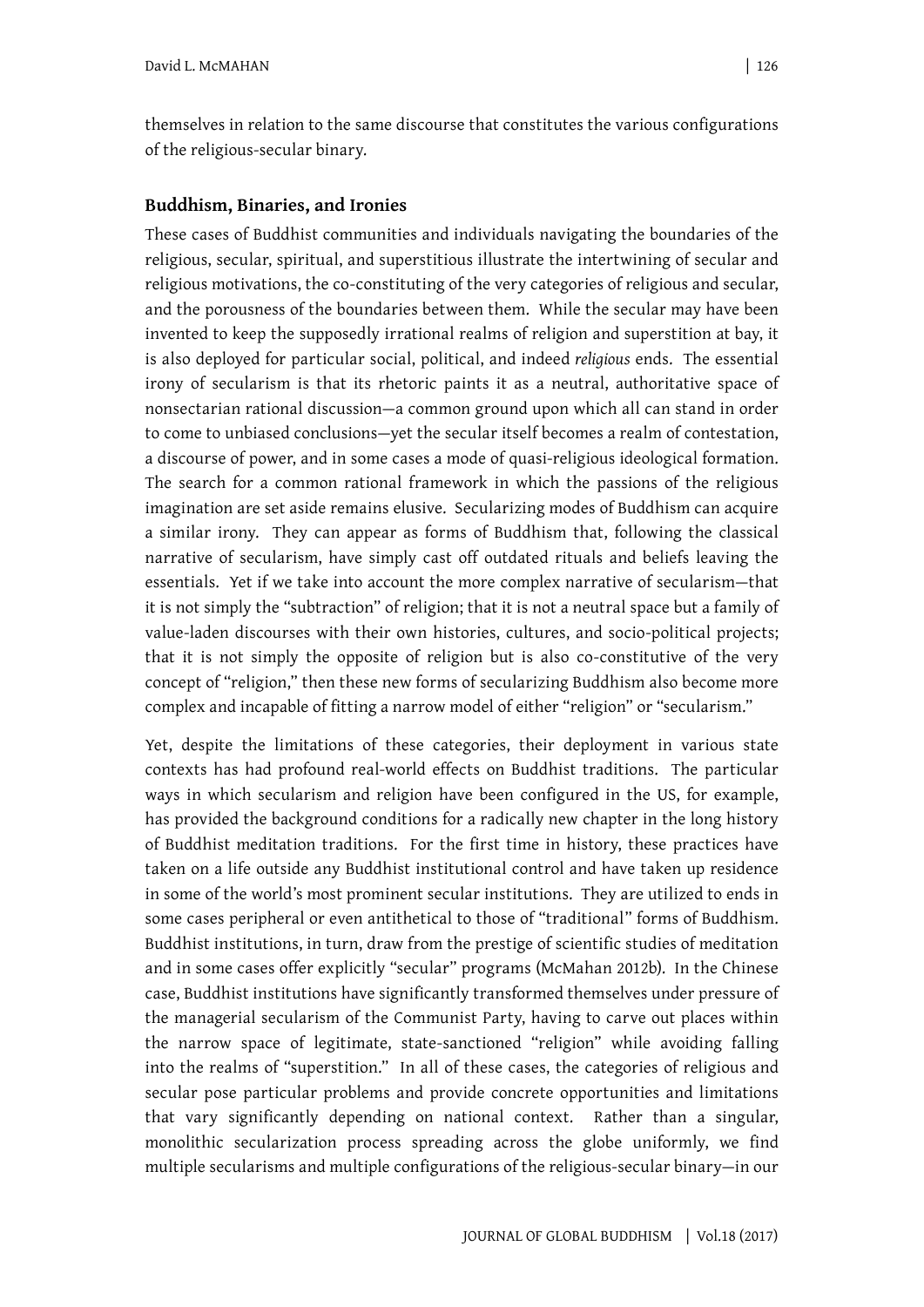examples, in India, the US, and China—each of which nourish certain forms of religion, discourage others, foster new movements, and encourage others to wither. The field of tensions erected by the religious-secular binary drives transformation of religious traditions as they must navigate these tensions and refashion practice in diverse and rapidly changing socio-political landscapes.

### **References**

- Almond, P. C. 1988. *The British Discovery of Buddhism*. Cambridge: Cambridge University Press.
- Asad, T. 2003. *Formations of the Secular: Christianity, Islam, Modernity*. Stanford, CA: Stanford University Press.
- Barnett, R. 2012. "Mimetic Re-enchantment: The Contemporary Chinese State and Tibetan Religious Leadership." In Nils Bubandt and Martijn von Beek. *Varieties of Secularism in Asia: Anthropological Explorations of Religion, Politics and the Spiritual.* Abingdon; New York: Routledge, 29-54.
- Bender, C. & Taves, A. 2012. *What Matters? Ethnographies of Value in a Not So Secular Age*. New York, NY: Columbia University Press.
- Berger, P. L. (ed.) 1999. *The Desecularization of the World: Resurgent Religion and World Politics*. Grand Rapids, MI: Wm. B. Eerdmans Publishing Company.
- Braun, E. 2014. *The Birth of Insight: Meditation, Modern Buddhism, and the Burmese Monk Ledi Sayadaw.* Chicago, IL: University of Chicago Press.
- Bubandt, N. & von Beek, M. 2012. *Varieties of Secularism in Asia: Anthropological Explorations of Religion, Politics and the Spiritual.* Abingdon: Routledge.
- Butler, J., Habermas, J., Taylor, C., & West, C. 2011. *The Power of Religion in the Public Sphere*. New York, NY: Columbia University Press.
- Cabezón, J. I. 2008. "State Control of Tibetan Buddhist Monasticism in the People's Republic of China". Mayfair Mei-Hui Yang, ed. *Chinese Religiosities: Afflictions of Modernity and State Formation*.. Berkeley, CA: University of California Press, pp. 261- 291.
- Dalai Lama, His Holiness the Fourteenth (Bstan-'dzin-rgyat-mtsho), 2005. *The Universe in a Single Atom: The Convergence of Science and Spirituality*. New York, NY: Morgan Road Books.
- Dharmapāla, A. 1965. *Return to Righteousness: A Collection of Speeches, Essays and Letters of the Anagarika Dharmapala*. Colombo: Ministry of Education and Cultural Affairs.
- Fisher, G. 2011. "Religion as Repertoire: Resourcing the Past in a Beijing Buddhist Temple." *Modern China* 20, 10, pp. 1-31.
- Goenka, S. N. 2002. *Meditation Now: Inner Peace Through Inner Wisdom.* Onalaska, WA: Vipassana Research Institute.
- Goossaert, V. & Palmer, D. A. 2011. *The Religious Question in Modern China*. Chicago, IL: University of Chicago Press.
- Hammerstrom, E. J. 2010. *Buddhists Discuss Science in China (1895-1949)*. Ph.D. dissertation, Indiana University.
- Ji Zhe, 2008. "Secularization as Religious Restructuring: Statist Institutionalization of